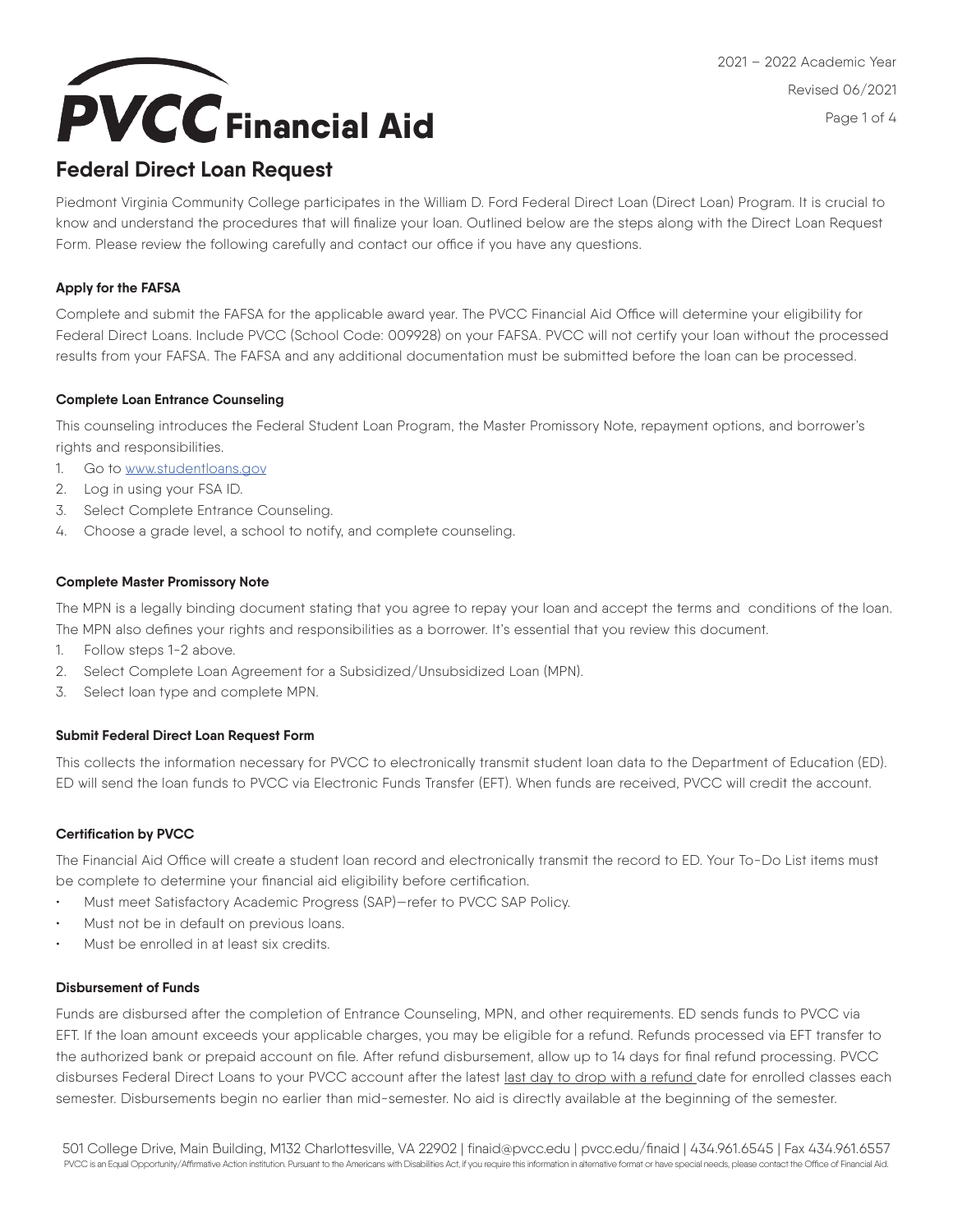Revised 06/2021

# **Understanding the Loan Program Page 2 of 4**

Borrowing student loans is a serious responsibility–borrow conservatively. Review the following information carefully and contact our office if you have any questions. For more detailed information, visit studentaid.gov and nslds.ed.gov

#### **Subsidized Direct Loan**

A federal student loan for which a borrower is not generally responsible for paying the interest while in an in-school, grace or deferment period. To qualify for a subsidized Direct Loan, you must demonstrate financial need.

#### **Unsubsidized Direct Loan**

A loan you are responsible for paying the interest on during in-school status, grace and deferment periods. You can postpone the interest payments while in school. The interest continues to accrue, and any unpaid interest will be capitalized (added to the principal balance) as you enter repayment.

#### **Interest Rates**

The interest rate for subsidized and unsubsidized loans is a fixed interest rate for the life of the loan. The interest rate for the 21-22 Academic Year is 3.73%.

| <b>Annual Loan Limits</b>                  |                           |                    | <b>Dependent Students</b>   | <b>Base Sub Amount</b> | <b>Additional Unsub</b>           | <b>Total</b> |
|--------------------------------------------|---------------------------|--------------------|-----------------------------|------------------------|-----------------------------------|--------------|
| The academic year is Fall Semester through |                           |                    |                             | Amount                 |                                   |              |
| Summer Semester.                           |                           |                    | Freshman                    | \$3500                 | \$2000                            | \$5500       |
| <b>Aggregate Loan Limits</b>               |                           |                    | Sophomore                   | \$4500                 | \$2000                            | \$6500       |
|                                            |                           |                    |                             |                        |                                   |              |
| <b>Undergraduate</b><br><b>Students</b>    | <b>Base Sub</b><br>Amount | Lifetime-<br>Total | <b>Independent Students</b> | <b>Base Sub Amount</b> | <b>Additional Unsub</b><br>Amount | <b>Total</b> |
| Dependent                                  | \$3500                    | \$31000            | Freshman                    | \$3500                 | \$6000                            | \$9500       |

#### **Fees**

The loan origination fee is deducted proportionately from each loan disbursement you receive while enrolled in school. The money you receive will be less than the amount you borrow. You are responsible for repaying the entire amount you borrowed and not just the amount you received.

#### **Default**

Default is the failure to repay your loan according to the terms disclosed on your promissory note. Students are in default on a Direct Loan if payments are more than 270 days past due or if you fail to comply with all other terms of the loan. When you are in default, the following may occur:

- The default will be reported to national credit bureaus,
- Recorded on your permanent credit record,
- Can significantly and adversely affect your credit history,
- You may be subjected to legal action by the loan servicer,
- Your wages may be garnished,
- You will be unable to receive additional federal or state financial aid–including student loans.

#### **Return of Title IV Aid**

When a Title IV Aid recipient withdraws from PVCC during a period of enrollment, PVCC must calculate the aid the student earned through the last date of attendance. Unearned aid (including loans) must be returned to the Title IV programs. Title IV Aid includes Pell Grant, SEOG, and Federal Direct and Federal PLUS loans. A return of funds calculation is processed when a student withdraws from PVCC before completing 60% of the period of enrollment for the semester. PVCC must return the money disbursed to the student. The student is required to repay the unearned portion of aid as determined by the U.S. Department of Education.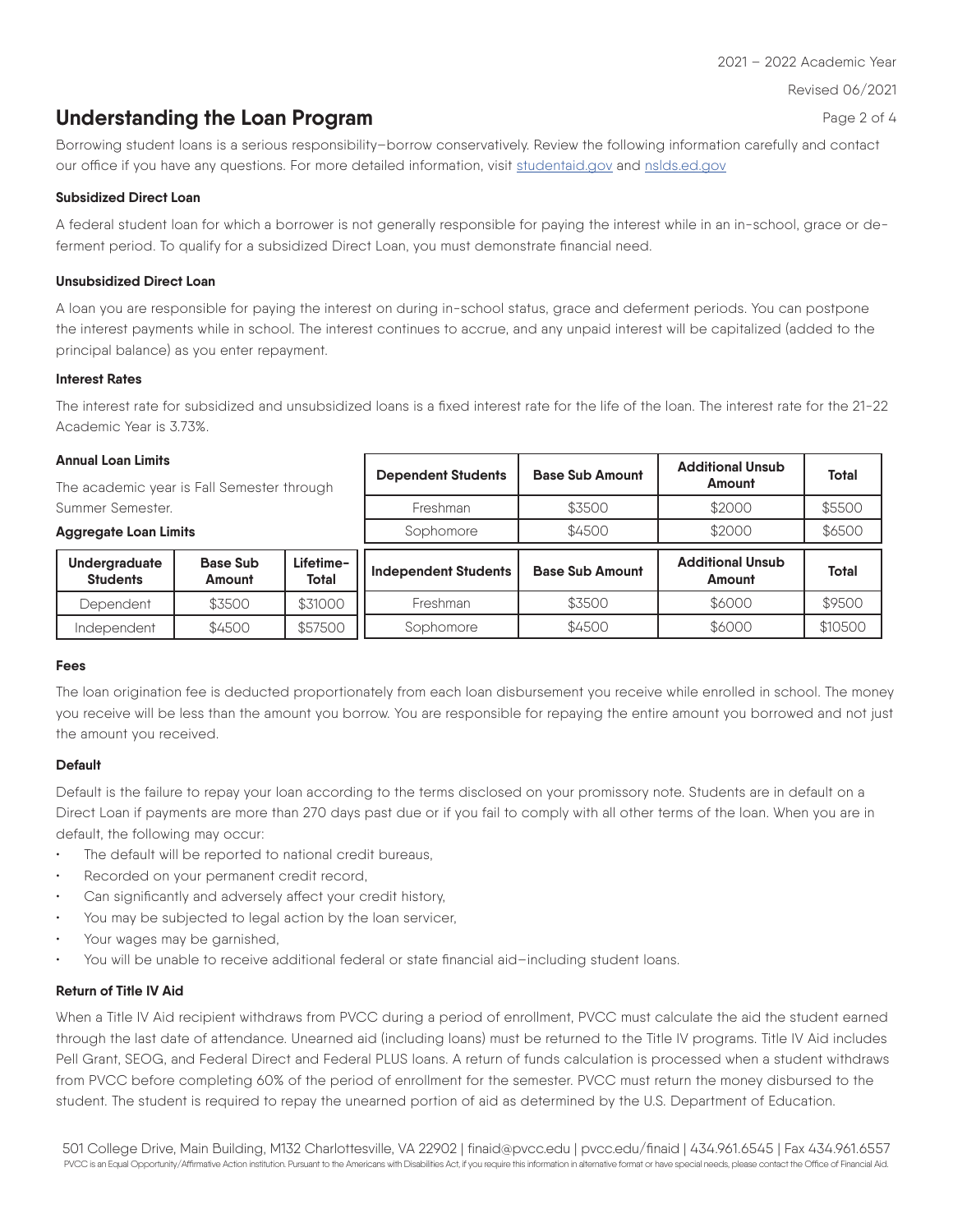

### **Federal Direct Loan Request Form**

Complete and return this form to the PVCC Financial Aid Office to initiate the loan process. Before submitting this form please:

- Successfully submit the 2021-2022 FAFSA
- Register for at least six credit hours of Financial Aid Eligible courses
- Meet Satisfactory Academic Progress (SAP)
- Complete Entrance Loan Counseling & Master Promissory Note

#### **Student Information**

| Citizenship Status: 0 U.S. Citizen |                      | O Eligible Non-Citizen: Alien Registration Number:                   |                        |                  | $\bigcirc$ Neither                            |
|------------------------------------|----------------------|----------------------------------------------------------------------|------------------------|------------------|-----------------------------------------------|
| Last Name                          |                      | First Name                                                           | M <sub>l</sub>         | Student ID #     | SSN Last 4<br>$XXX-XX-$                       |
| <b>Street Address</b>              |                      | City                                                                 | State                  | ZIP Code         | Phone Number                                  |
| Email                              |                      |                                                                      | <b>Graduation Date</b> |                  | Date of Birth                                 |
| <b>Loan Request</b>                |                      |                                                                      |                        |                  |                                               |
| Loan Amount Requested \$           |                      | Loan amount will be reduced<br>.00<br>by 1.057% in origination fees. |                        |                  | ○ Subsidized Only ○ Subsidized & Unsubsidized |
| Requested Loan Period:             | Fall 2021<br>$\circ$ | ◯ Fall 2021 & Spring 2022                                            | $\bigcirc$             | Spring 2022 Only |                                               |
| Date of Entrance Counseling:       |                      | Date of Master Promissory Note:                                      |                        |                  |                                               |

#### **Acknowledgments & Borrower Certification**

Initials

I acknowledge understanding that the Federal Direct Loan(s) will not be disbursed to my PVCC account until after the last day to drop and qualify for a refund has passed for all classes I am enrolled in for each semester. Disbursement will begin no earlier than mid-semester. No aid is available at the beginning of the semester.

I understand that to receive a Federal Direct Stafford Loan I must complete entrance counseling and a master promissory note. By signing below, I give Piedmont Virginia Community College permission to initiate the loan process for the academic year and to receive the proceeds of my Federal Direct Loan via the Electronic Funds Transfer process. Based on my continued eligibility, PVCC will apply these funds toward institutional charges for the specified terms. I understand that I must file a FAFSA, maintain enrollment in a minimum of six credit hours and repay this loan. I also understand that my Federal Direct Loan constitutes a debt that will enter repayment upon the expiration of my grace period (six months after I graduate), resign from PVCC, or otherwise drop below half-time enrollment. I understand that I may rescind this authorization at any time by providing written notification to the Financial Aid Office within 14 calendar days before the expected disbursement date as provided in the "Notice of Guarantee and Disclosure Statement" provided by my lender/guarantor.

Borrower Signature

| Date |  |  |
|------|--|--|
|      |  |  |